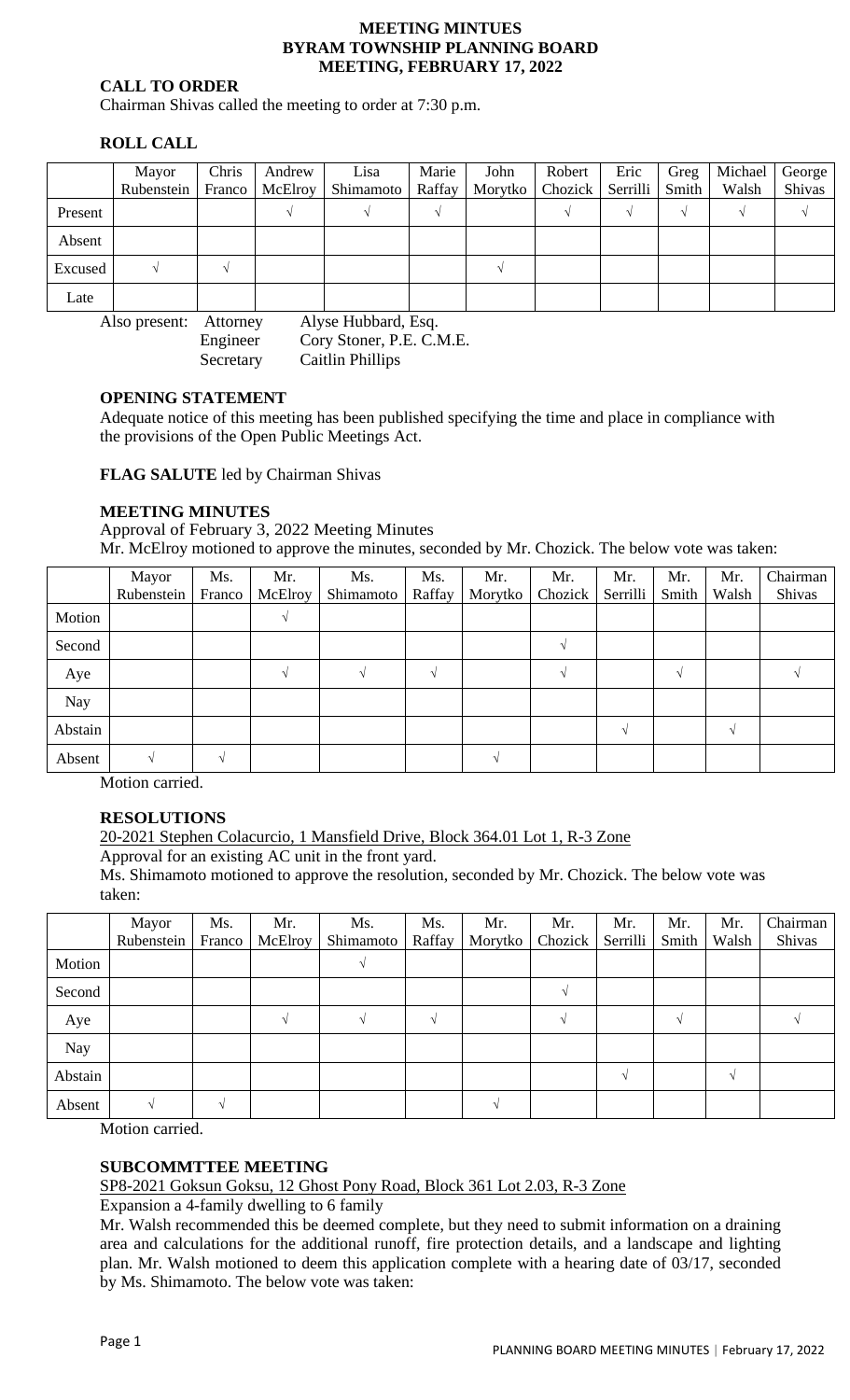|         | Mayor      | Ms.    | Mr.            | Ms.       | Ms.    | Mr.     | Mr.     | Mr.      | Mr.    | Mr.        | Chairman |
|---------|------------|--------|----------------|-----------|--------|---------|---------|----------|--------|------------|----------|
|         | Rubenstein | Franco | <b>McElroy</b> | Shimamoto | Raffay | Morytko | Chozick | Serrilli | Smith  | Walsh      | Shivas   |
| Motion  |            |        |                |           |        |         |         |          |        | V          |          |
| Second  |            |        |                |           |        |         |         |          |        |            |          |
| Aye     |            |        |                |           |        |         |         |          | $\sim$ | $\sqrt{ }$ |          |
| Nay     |            |        |                |           |        |         |         |          |        |            |          |
| Abstain |            |        |                |           |        |         |         |          |        |            |          |
| Absent  |            | $\sim$ |                |           |        |         |         |          |        |            |          |

Motion carried.

## **OLD BUSINESS**

Z02-2021 Eric Schuffenhauer, 271 Lackawanna Drive, Block 344 Lot 2.03, R-2 Zone Addition of a pole barn, attached garage, front porch, and pool deck.

Mr. Schuffenhauer remains under oath from the last hearing. He was provided an updated report from Mr. Stoner on the updated plans. Chairman Shivas noted there are also photos circulated of a boat new to the property, taken by the Zoning Officer on 02/11/2022. Mr. Schuffenhauer said at the last meeting he was asked to provide a floor plan with dimensions, a driveway drainage plan, a sketch of the pole barn, driveway material and construction details, a delineation of the storage area, accurate setbacks, and overall disturbance, which he indicated he provided. Mr. Stoner went through his report on the submitted documents. The added pond is a good idea but without the calculations he doesn't know how it'll work. His concern for the drainage is County approval and how it will function. He also discussed the driveway grade and the circular driveway in relation to the septic system; it looks to have been gone for a few years, probably around 2017. He thinks the County would need an updated permit for the driveway. Mr. Schuffenhauer said it was a horseshoe at one point, when he did the septic the machine broke it; the septic is in the front yard and the horseshoe went between the tank and septic. He noted the asphalt for this went away but they didn't stop using it. Ms. Shimamoto asked if there was a drawing of the septic so they can see the driveway. Mr. Schuffenhauer indicated it was in his original submission. Ms. Shimamoto noted she wants to see if the County approval is necessary since the driveway is still used.

Ms. Raffay confirmed the septic is not shown on the new plans. She noted that typically this information is all on one plan to lessen confusion and misinformation. Ms. Hubbard noted the septic plan was done by the same engineer that did the plans. There was further discussion about the driveway. Mr. Stoner noted there are no details for the driveway drainage. Mr. Schuffenhauer submitted **Exhibit A1**, a photo he took himself of the property, depicting the driveway. The photo indicates the gravel driveway and the neighbor's driveway, used to bring fill up. The neighbor's driveway is steep and has no water issues. Mr. Stoner noted the problem is there's no plan to indicate this; he's not sure how much is collected and how it'll be addressed. Ms. Raffay confirmed the seepage pits were calculated with the square footage of the driveway and compared to seepage pits and made bigger. Ms. Raffay asked if he accounted for runoff from the surrounding ground; he took the calculations from the driveway and the left and right will be grass and impervious. Mr. Schuffenhauer said he's not expecting the pit to do anything; it was added to the plan because the Board requested it. Chairman Shivas said his concern is the rain eroding the driveway. Mr. Schuffenhauer said that's why he put the swales in; if it erodes and goes in the road, the Zoning Officer can handle it—he's sure this won't be a problem.

Mr. Stoner asked about the pond area further up on the property; he confirmed the ditch is being retained, it's not a new pipe. Mr. Schuffenhauer put the pond at the top of the ditch, where the mountain face channels through and goes down to the porch. He noted his swimming pool has to be drained every year; in the spring the water coming from the mountain fills it in a day. He has never had an issue with flooding. Ms. Raffay noted this concerns her more because of the volume and velocity, against unimproved vegetation. Mr. Schuffenhauer said the existing ditch catches it. Ms. Raffay confirmed the water is being held back in the pond area. Ms. Hubbard asked if there will be more runoff because of the proposed structures. Mr. Schuffenhauer said the cisterns will help, one on each side of the barn.

Ms. Shimamoto said her issue is that when stormwater is discussed, there's typically a plan calculated by an engineer. With the drawings provided, she can't make a decision on the application. Mr. Schuffenhauer asked what happens if the Board says no. Ms. Shimamoto said everything would need to be restored, including trees. Mr. Schuffenhauer asked if the application can pass at this meeting with Ms. Shimamoto voting no; Ms. Raffay noted she cannot vote for it either. Mr. Schuffenhauer indicated there's no point in continuing. He'll put grass back, and everything will still stay where it is on the property and complaints will still be sent. The Board discussed the viability of multiple sheds for storage, as well as what's needed for the steep slope disturbance. Ms. Shimamoto asked about the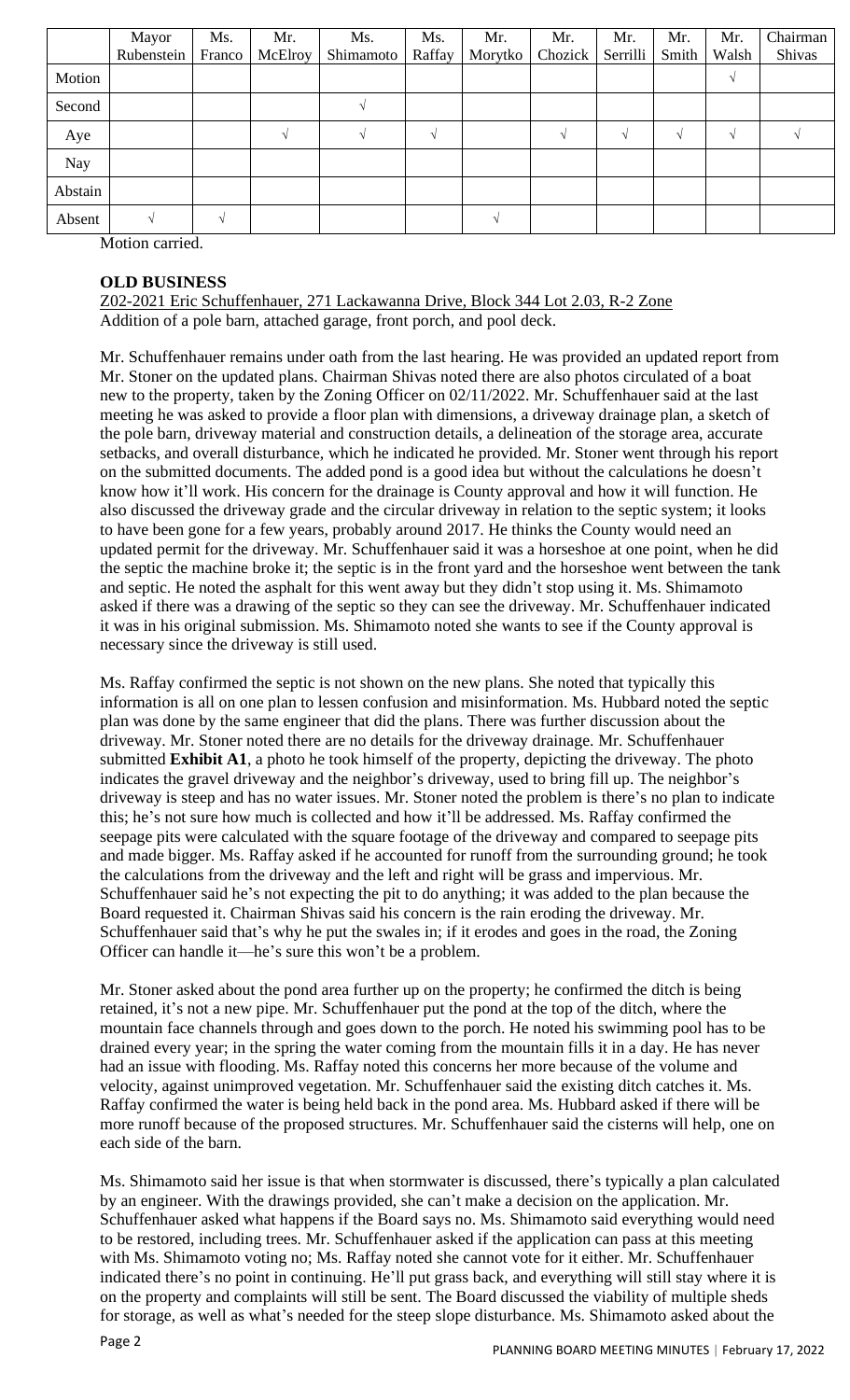fill that was brought in; they cannot require that it be tested but can ask for it. Mr. Schuffenhauer submitted **Exhibit A2**, a confirmation from the DEP that they did smell-testing for the soil on the property, and stating that they don't require anything. He also submitted **Exhibits A3** and **A4**, further documentation on the soil on site. Ms. Hubbard noted that he's entitled to put sheds on his property, but the steep slopes are a violation, and the documentation he just discussed may help resolve this.

Chairman Shivas circled back to the pond, confirming it will be for water retention, and then would go into the drainage ditch, and then goes into the drains on the road and gets to Lubbers Run. The pond would be slow release. The pole barn water will drain into the cisterns on either side. There was further discussion about drainage. Chairman Shivas noted that some things seem to be an improvement. Ms. Raffay noted she doesn't know how this is being tracked; the plans differentiate from the testimony. Mr. Schuffenhauer said there's a seepage pit and a pond, and on either side of the barn will drain into the ground, and will be a seepage pit rather than the cistern marked on the plan. Ms. Raffay and Mr. McElroy noted that it matters what's reflected on the plans, because that's what people will use to check for compliance. Ms. Raffay asked about measurements for the pond; Mr. Schuffenhauer said he's going to dig a hole in line with the ditch and it'll be bigger than what's shown on the plans. Ms. Raffay noted that applicants come to the Board to tell the Board what they're looking to do; the Board can't design plans and projects for people. Mr. Schuffenhauer noted that when things start sometimes issues come up and that's when field work comes into play. Mr. Stoner noted that typically when he reviews projects for completeness, he has something to go off of. Mr. Schuffenhauer said he added the pond because he thought the Board would like it but he's okay taking it out. Mr. Walsh noted that when the Board considers applications for approval, they're considering the plan; the testimony provided helps the Board understand the plan, but the plan is what's approved. Right now, the plans submitted lack clarity in placement, measurements, and function. Chairman Shivas asked if any walls will be built; Mr. Schuffenhauer said only what's shown behind the garage, starting at a foot and then go up to ten feet.

Mr. McElroy asked about the garage height. The Board further discussed the height requirements. Ms. Shimamoto noted this is why engineered plans are needed, to make sure calculations are correct. Chairman Shivas noted Mr. Schuffenhauer has to calculate what the maximum height will be. Mr. McElroy asked about the pole barn height and the variances needed for that. Mr. Schuffenhauer said he needs a variance for the garage for 35 feet. Ms. Shimamoto confirmed the roof pitch will be 7 and will match the existing. There was further discussion about the proposed walls. Mr. Stoner noted there's not enough information provided to say for certain the measurements for the proposed work. There was further discussion about the leveling for the structures. Mr. McElroy confirmed with Ms. Hubbard that if the height goes to 35 feet, this would then be a D variance. Mr. Schuffenhauer confirmed he'll be under 33 feet. Mr. Schuffenhauer said from the corner where the house meets the garage, and along the garage to the access driveway, the slope drops 3 feet, so the garage will be sunk 3 feet lower than the house. Mr. Stoner asked about the door in the garage; that goes to a utility room. The steps go to the second floor of the garage, which will be used for storage. There will be power in the pole barn but not water. The car lift is a standalone item for hobbies, not a business. The boat there now is having a problem with a motor, and when fixed will be stored at the marina. Mr. Schuffenhauer still wants the height on the doors.

Mr. Walsh left the meeting at this time. Ms. Raffay asked about the noticing; Ms. Hubbard confirmed the noticing was for what was originally sought, and doesn't include the added variances. There's no clause about other variances deemed necessary. Mr. Schuffenhauer said the storage near the pole barn will be for toys, boats, snowmobiles, and other such items. Whatever is in the front yard would be there. He won't detail what will be there in two years because that will change, but everything will be contained within the outlined square. Ms. Hubbard said the noticing doesn't include the driveway grade or the height. Mr. Stoner said without the proper information he can't say if the height needs a variance. The front porch variance has been eliminated. Jennifer Schuffenhauer remains under oath to provide testimony. There was further discussion about the septic area. The horseshoe driveway is used to drive through or park cars, and will be paved. Ms. Hubbard noted they don't have jurisdiction to vote on anything not noticed. They can carry this to a further date with notice required. Chairman Shivas noted that while this is being carried he can provide measurements. Mr. Schuffenhauer said he didn't want to do so much detail if it's not going to be approved. Chairman Shivas noted that people have questions about the details and it would help to have those answered. The issue is not the plan, it's the understanding of the plan. Mr. Schuffenhauer said he believes all the numbers are there. Mr. Stoner noted the plan provided is what the Board is going to base their vote on. Mr. Schuffenhauer asked why the issue for noticing wasn't brought up earlier; Ms. Hubbard said Mr. Stoner's recent report brought up new variances, and the noticing didn't include the catch-all language for other variances. Ms. Hubbard offered to review the noticing to make sure it's cleared to be heard.

There was further discussion of the driveway. The driveway wouldn't need a variance if they consider it pre-existing. Mr. Chozick noted he has an issue with the Soil Conservation documents; he thinks a permit is needed. Mr. Stoner said the plans should be resubmitted to show what's being proposed versus what's existing. The Soil Conservation is ok with the fill solely because it's stable. Ms.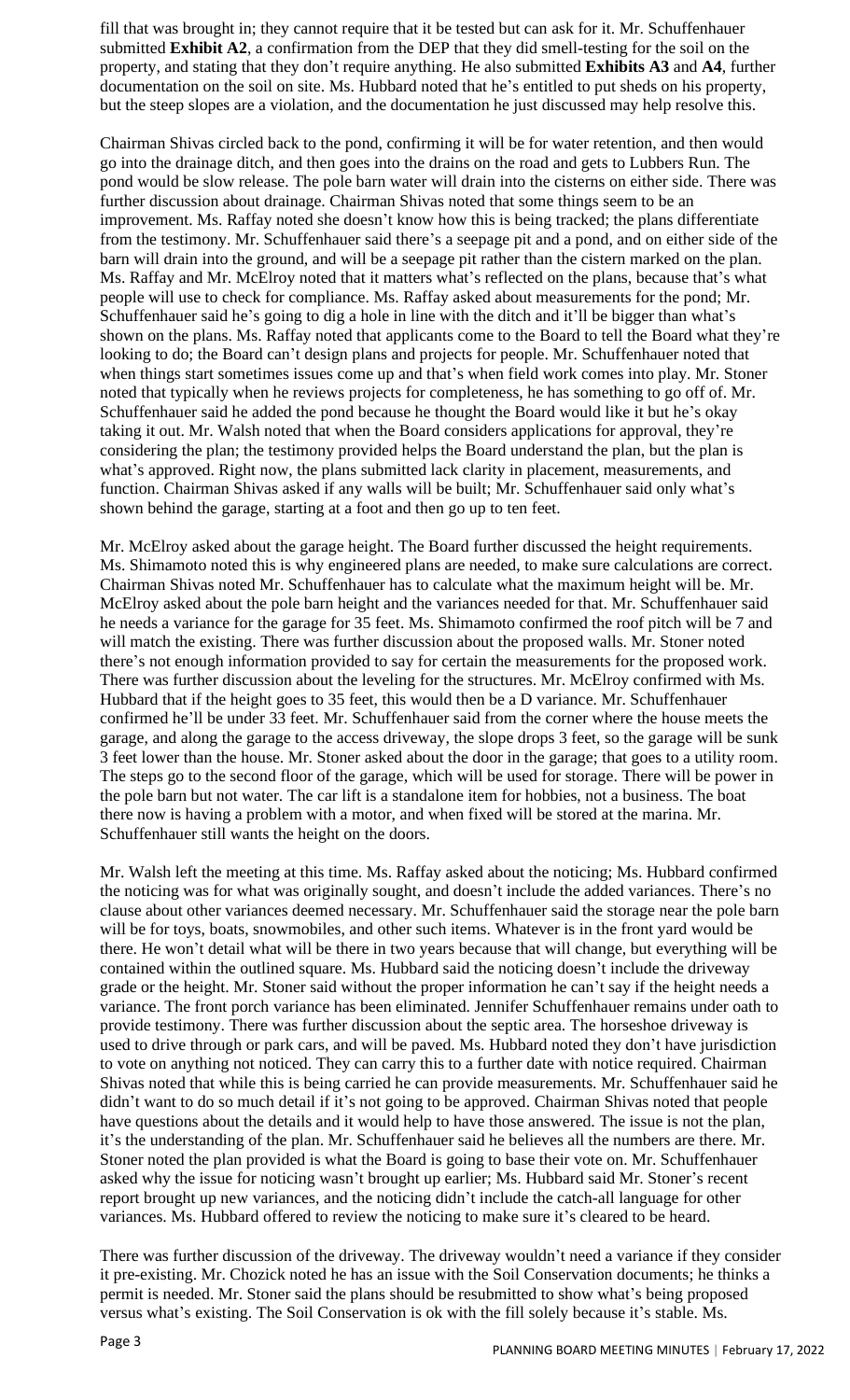Hubbard confirmed that the DEP is the one with jurisdiction over soil quality and contaminants. Mr. Chozick said the DEP letter indicated the fill came from the demolition of a pool; Mr. Schuffenhauer said they took concrete from around the existing pool. Other fill was brought on site. Mr. Schuffenhauer noted that dirty dirt is tracked and clean dirt doesn't seem to have paperwork. Ms. Hubbard noted that when fill is brought in, sometimes it's certified clean fill.

Mr. McElroy asked about Mr. Stoner's report, regarding the timelines to accomplish the project. Mr. Schuffenhauer said his projected timeline was two years, and he noted he can come back and ask for an extension for up to three years. Chairman Shivas said if they're fully started within the year they don't need to come back. Ms. Hubbard provided Anty Trucking as an example of a timeframe that wasn't statutory. She noted extensions are typically for site plans. Mr. Stoner reminded the Board there are violations on this property. Mr. Schuffenhauer said the first thing he'd do is build the storage area with the fencing. Mr. McElroy noted that he won't vote on this application unless there's a concrete timeline. The plan should include the work being done and when it'll be done by (i.e. dates and the number of days needed for each project). Chairman Shivas noted that he should considered padding time to account for any delays. Mr. Schuffenhauer said he can do the storage area, driveway, and barn within a year and start the garage within two years. Mr. McElroy noted he should include details of what will be in each for storage. A big part of the application is how to manage the storage.

The Board discussed the next available hearing date and noticing. Ms. Raffay noted she's still uncomfortable with the architectural drawings and plans. The original plan was put together by an engineer, but marking it up makes it unofficial. Mr. McElroy noted that if this application gets approved by the Board, the plans submitted won't be approved anywhere else that needs them, including the Building Department and Soil Conservation. He reiterated Chairman Shivas' point that there don't seem to be any issues with the plan itself, it's the way the plan is presented. Mr. Schuffenhauer noted that the plans are how they're going to be; if the Board won't approve them this way, he won't bother re-noticing for a new meeting. He noted that it won't help anyone if this doesn't get approved because people will still be unhappy; Ms. Hubbard noted that the Board has certain criteria it needs to meet to approve an application. She discussed the requirement of having a hardship or a benefit; if it can't be proven that the water won't hurt neighbors, it would be hard prove the benefits outweigh the detriments. Chairman Shivas noted that he likes the concept, but he needs to know how it all works. The plans considered by the Board become an official document memorialized and referenced by different groups and departments. Mr. Chozick noted the Upper Delaware Conservation District will only accept engineered plans. Ms. Hubbard said that can be a condition of approval to get the proper paperwork from them. Ms. Schuffenhauer noted that this process is a significant cost, and they're worried about investing more in engineering only for this to not get approved. She asked if there's anything besides an engineering drawing that would be accepted; Ms. Raffay said she wants an engineered drawing because this is a significant change to the property. Ms. Shimamoto said she likes what they're doing and wants to be able to approve this, but the drawings need to match the testimony. Mr. McElroy noted that the report from Mr. Stoner highlights concerns, and that makes it hard to approve anything. Mr. Stoner said what's been discussed sounds better than what's there today, but he needs numbers and calculations. There was further discussion about how the plans are viewed by members of the Board. Mr. Schuffenhauer asked if they could approve part of the application tonight; Mr. McElroy noted all the items are too tied together. Mr. Schuffenhauer wants to have the pool deck and garage approved; Mr. Stoner said he needs to provide the calculations that show the garage meets requirements. There was further discussion about various measurements. Chairman Shivas noted that if they were just approved things for the house, they'd still need new plans because they can't just cross off the other items on the plan. Mr. McElroy noted that at a previous meeting, he recalls Chairman Shivas recommending this application not be bifurcated.

Mr. McElroy motioned to carry this application with additional notice to 04/07, seconded by Mr. Serrilli. Mr. McElroy said they should consider what they want to do, in terms of noticing, preparing plans for only part of the application, or being prepared to take a vote on everything as is. Chairman Shivas said to take Mr. Stoner's report and review what's needed. The below vote was taken:

|         | Mayor      | Ms.    | Mr.     | Ms.       | Ms.    | Mr.     | Mr.     | Mr.      | Mr.      | Mr.   | Chairman |
|---------|------------|--------|---------|-----------|--------|---------|---------|----------|----------|-------|----------|
|         | Rubenstein | Franco | McElroy | Shimamoto | Raffay | Morytko | Chozick | Serrilli | Smith    | Walsh | Shivas   |
| Motion  |            |        |         |           |        |         |         |          |          |       |          |
| Second  |            |        |         |           |        |         |         |          |          |       |          |
| Aye     |            |        |         |           |        |         |         |          | $\Delta$ |       |          |
| Nay     |            |        |         |           |        |         |         |          |          |       |          |
| Abstain |            |        |         |           |        |         |         |          |          |       |          |
| Absent  |            |        |         |           |        |         |         |          |          |       |          |

Motion carried.